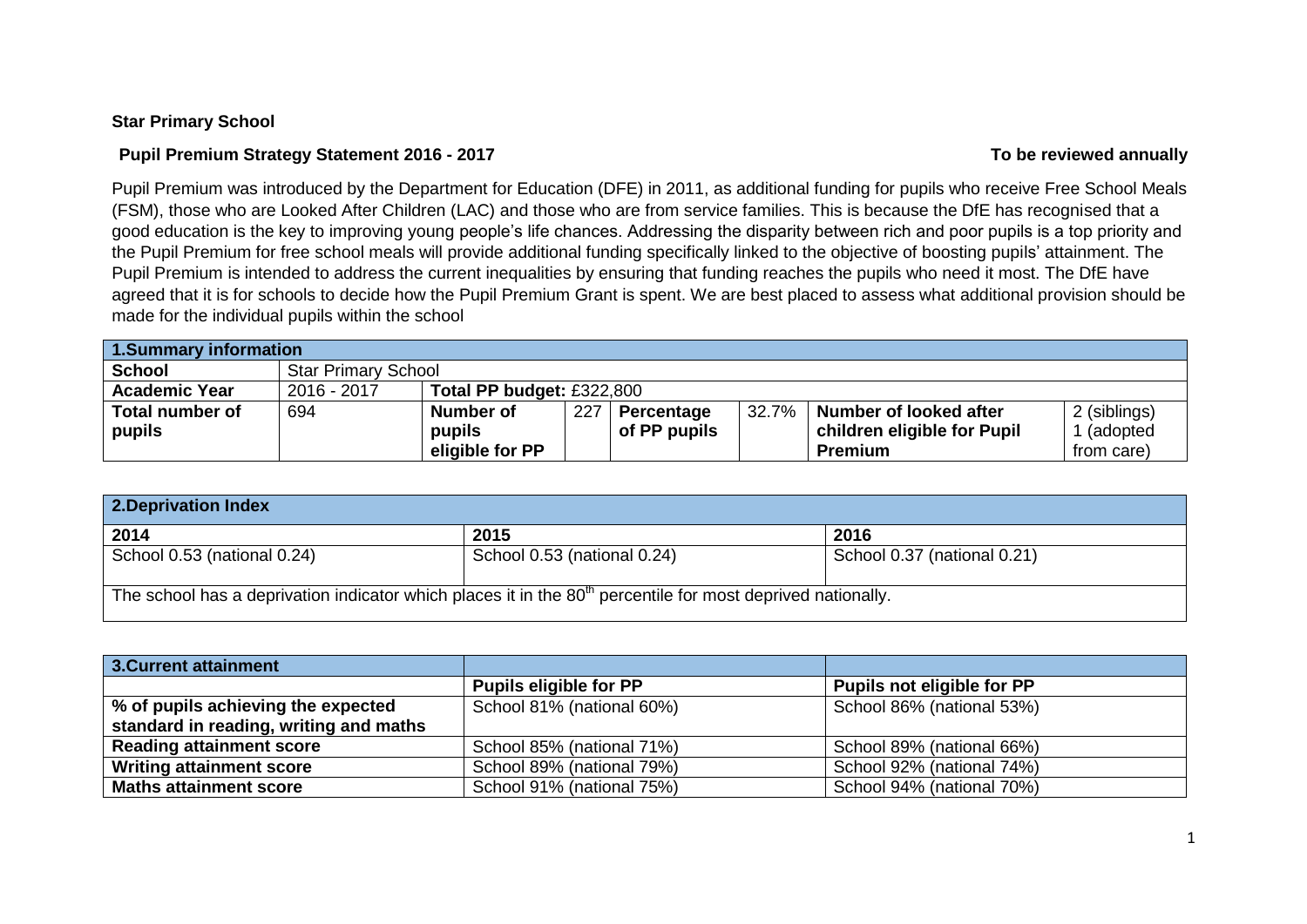# **4.Barriers to future attainment (for pupils eligible for PP including high ability)**

#### **In-school barriers**

Many pupils eligible for pupil premium also have other factors such as SEND, gender, ethnicity, term of birth to consider when planning successful interventions.

Speech and Language development and access to language from books

# **External barriers**

Low aspirations from the home environment (Attendance and Punctuality are not always good)

Poor diet and access to physical activities are not conducive to making good progress at school

Many parents do not access the correct support they need due to specific factors (EAL, Social Services, External Agencies)

|              | 5. Actions                                                                                                                          |
|--------------|-------------------------------------------------------------------------------------------------------------------------------------|
| Α.           | To continue to ensure all teaching is good or better and so ensure that Pupil Premium children make more than expected progress in  |
|              | order to close the gap in learning.                                                                                                 |
| <b>B.</b>    | To improve the percentage of pupil premium children working at expected standard in reading and writing in KS1                      |
| C.           | To improve the percentage of pupil premium children working at expected standard in maths in KS1                                    |
| D.           | To increase the attendance of Pupil Premium children so that it is in line with or above National averages and reduce the number of |
|              | Pupil Premium pupils who are persistently absent.                                                                                   |
| Е.           | To accelerate the progress of pupils who have SEND and who are also Pupil Premium children                                          |
| $F_{\rm{L}}$ | To provide all our pupils with a balance and enriched curriculum that motivates, inspires and engages, specifically focusing on     |
|              | increasing physical activity.                                                                                                       |

#### **The following pages describe our action plan for the academic year 2016-2017:**

| <b>Pupil Premium</b><br>used for | Target group                                                                                                                                                                                             | <b>Rationale</b>                                                                | <b>Intended outcomes</b>                                                                                | <b>Monitored</b><br>by who |
|----------------------------------|----------------------------------------------------------------------------------------------------------------------------------------------------------------------------------------------------------|---------------------------------------------------------------------------------|---------------------------------------------------------------------------------------------------------|----------------------------|
| <b>Breakfast Club</b>            | Pupils able to access a healthy breakfast<br>at minimal cost of 50p per day. School is<br>open from 7.45 am<br>Before school clubs available to attend -<br>run by specialist coaches - Free to children | Many identified PP<br>children will have<br>free access to<br>breakfast club to | Enables parents/carers to take<br>employment<br>Ensures pupils have a positive start to<br>the morning. | DHT - EP                   |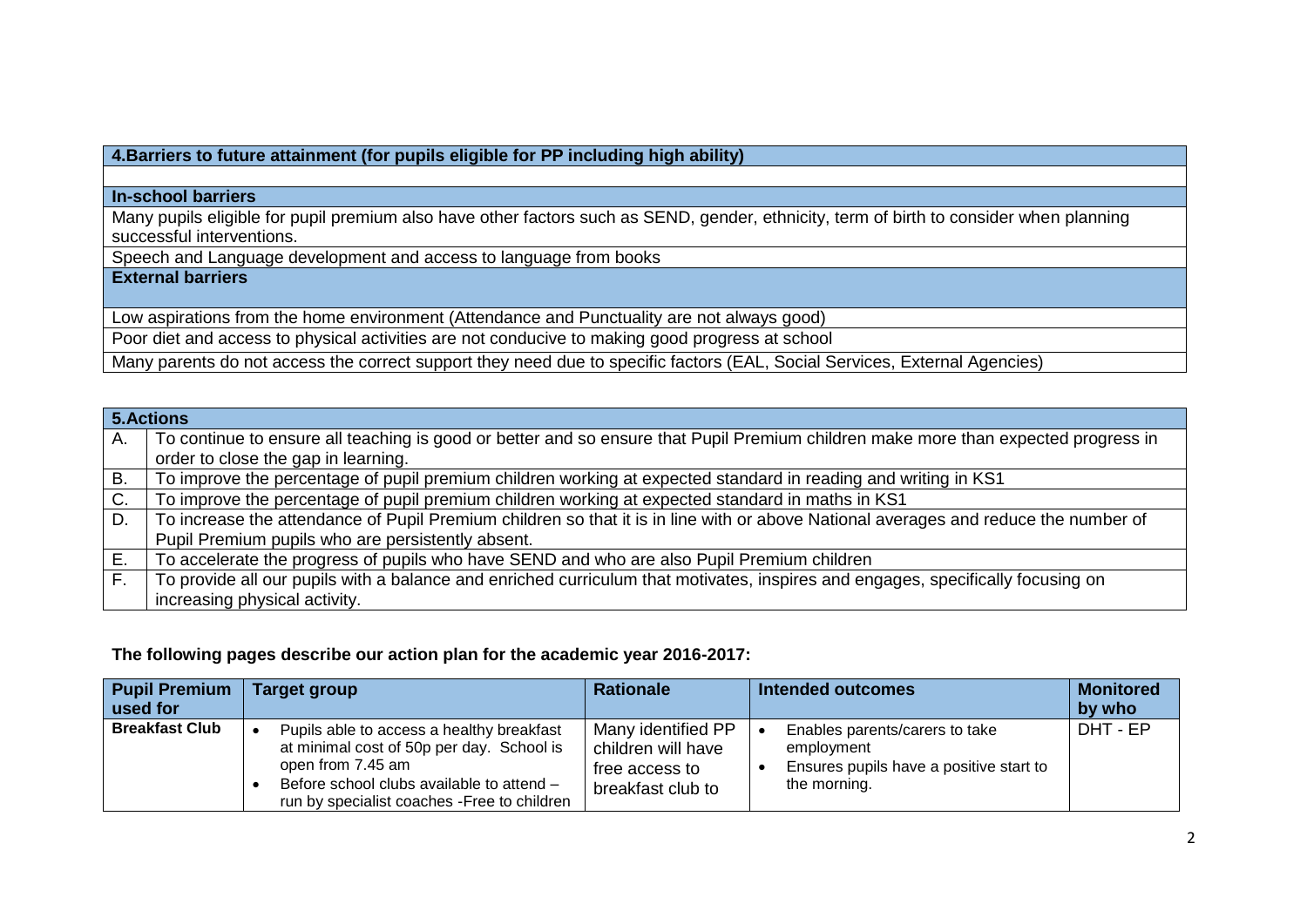|                                                            | $\bullet$<br>$\bullet$<br>$\bullet$<br>$\bullet$ | Variety of activities to access, including IT,<br>games, additional reading programme.<br>Opportunity to complete homework with<br>adult support<br>All ages socialise together, eating and<br>playing in a family atmosphere<br>Newham All Star Sports Academy | give them a good<br>start to the day,<br>motivate them to<br>attend the clubs on<br>offer and<br>intervention early in<br>the day from an<br>identified adult. |                        | Social interaction amongst all age<br>groups. Older children take<br>responsibility for younger children<br>Encourages independence and<br>supports good manners.<br>Provides opportunities for extra reading<br>with `reading buddies' on hand.<br>Encourages attendance through before<br>school clubs such as: basketball + ICT.<br>Supports families who maybe<br>experiencing difficulties at home.<br>Financially assisted places and adults<br>available to support a child's specific<br>needs.<br>Children are settled at the start of the<br>school day. |                     |
|------------------------------------------------------------|--------------------------------------------------|-----------------------------------------------------------------------------------------------------------------------------------------------------------------------------------------------------------------------------------------------------------------|----------------------------------------------------------------------------------------------------------------------------------------------------------------|------------------------|--------------------------------------------------------------------------------------------------------------------------------------------------------------------------------------------------------------------------------------------------------------------------------------------------------------------------------------------------------------------------------------------------------------------------------------------------------------------------------------------------------------------------------------------------------------------|---------------------|
| <b>Targeted Maths</b><br>and Literacy<br><b>Groups KS2</b> |                                                  | All KS 2 classes have an additional<br>teacher to facilitate 4 classes with low pupil<br>numbers (no more than 23/24)<br>Year 6 have a 5 <sup>th</sup> additional teacher<br>employed to specifically target groups in<br>English and Maths.                    | Data is analysed<br>pupil by pupil<br>ensuring that all<br>pupils, specifically<br>PP children are<br>tracked and<br>interventions put in<br>place.            |                        | 88% Read, Write, Maths combined<br>89% Attained Reading<br>92% Attained Writing<br>94% Attained Maths<br>88% Attained Grammar<br>2017 SATS target for RWM combined<br>is 90% including PP pupils.                                                                                                                                                                                                                                                                                                                                                                  | DHT - MS            |
| <b>Targeted Maths</b><br>and Literacy<br><b>Groups KS1</b> | $\bullet$                                        | Year 2 have a 4 <sup>th</sup> additional teacher<br>employed to specifically target groups in<br>English and Maths.                                                                                                                                             | Data is analysed<br>pupil by pupil<br>ensuring that all<br>pupils, specifically<br>PP children are<br>tracked and<br>interventions put in<br>place             |                        | 75% attained Reading<br>73% attained Writing<br>75% attained Maths<br>2017 SATS target is 80% in Reading,<br>Writing and Maths.                                                                                                                                                                                                                                                                                                                                                                                                                                    | DHT - EP            |
| <b>Extra staff</b><br>employed in<br><b>Foundation</b>     | $\bullet$                                        | Early intervention for pupils in the<br>Foundation Stage. Extra teachers<br>employed to support EAL pupils and pupils                                                                                                                                           | We commit to<br>having three fully<br>qualified teachers                                                                                                       | $\bullet$<br>$\bullet$ | EAL Pupils make rapid progress in the<br>acquisition of language.<br>Vulnerable pupils are well supported                                                                                                                                                                                                                                                                                                                                                                                                                                                          | AHT-<br><b>EYFS</b> |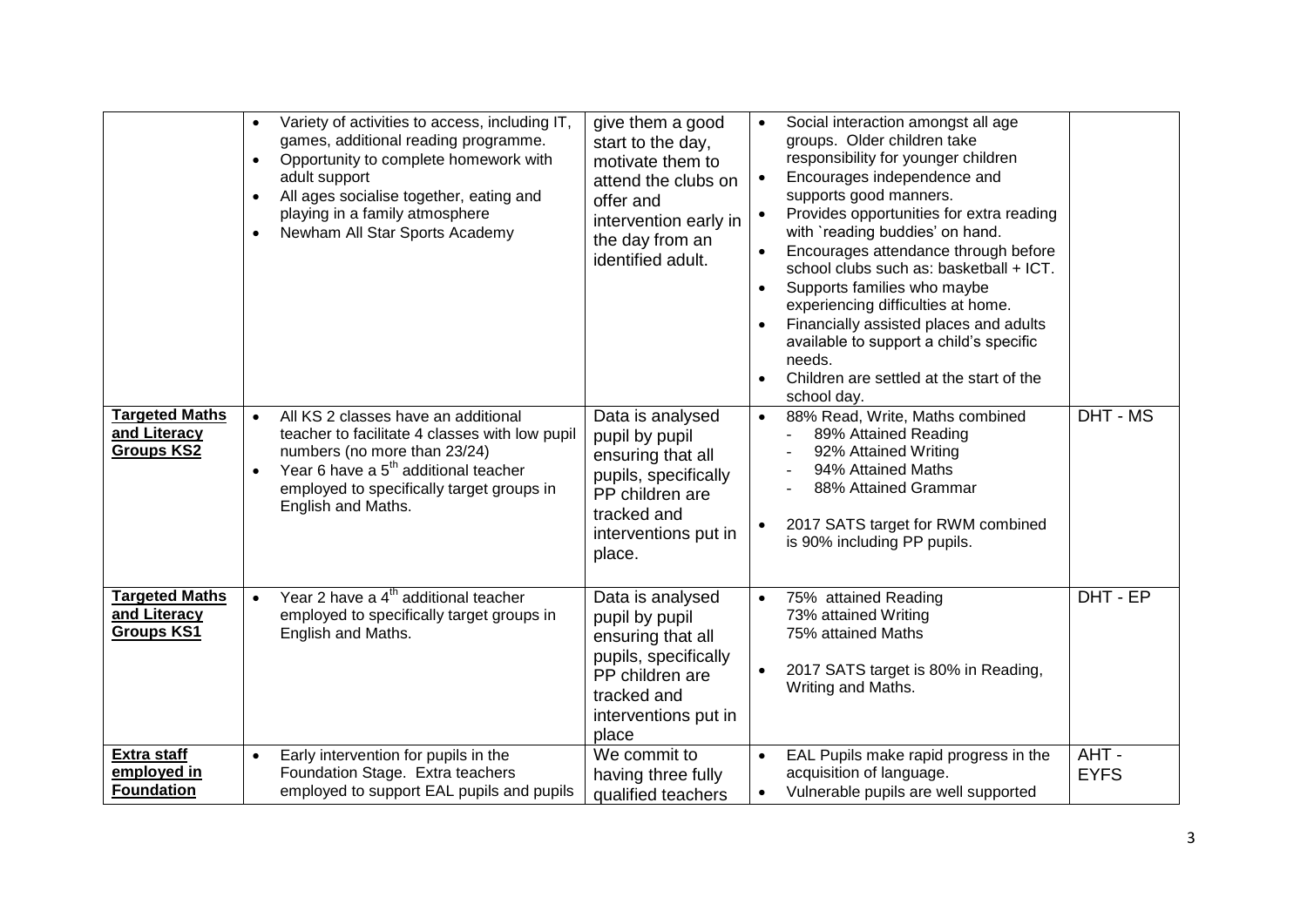| Stage.                                                 | with limited vocabulary and literacy in<br>small group work on a one to one basis.<br>Extra teacher assistants employed to<br>$\bullet$<br>increase adult pupil ratio. Specific pupils<br>targeted to develop personal, social and<br>physical skills.                                                                                                                                                                                                                        | in the Nursery and<br>additional support<br>staff across EYFS<br>to support EAL<br>pupils (many of<br>whom are PP)                                               | and significant progress is made in<br>reading.<br>Pupil's personal, social and physical<br>$\bullet$<br>skills are significantly developed and by<br>the end of Foundation Stage they are<br>broadly in line with national averages.                                                                                                                                                                                                                                                                                                                                                                                                                                                                                             |
|--------------------------------------------------------|-------------------------------------------------------------------------------------------------------------------------------------------------------------------------------------------------------------------------------------------------------------------------------------------------------------------------------------------------------------------------------------------------------------------------------------------------------------------------------|------------------------------------------------------------------------------------------------------------------------------------------------------------------|-----------------------------------------------------------------------------------------------------------------------------------------------------------------------------------------------------------------------------------------------------------------------------------------------------------------------------------------------------------------------------------------------------------------------------------------------------------------------------------------------------------------------------------------------------------------------------------------------------------------------------------------------------------------------------------------------------------------------------------|
| <b>Residential</b><br><b>Activities</b>                | Pupils in Year 4 go on a visit to York for 3<br>$\bullet$<br>days.<br>Pupils in Year 6 go on a visit to the Lake<br>District for 5 days to an Outward Bound<br>Centre<br>Pupils in Year 3 go Camping for 2 days<br>$\bullet$                                                                                                                                                                                                                                                  | All pupils are<br>actively<br>encouraged to go<br>on residential with<br>PP subsidised by<br>the school.                                                         | DHT - CM<br>Pupils experience a different region<br>$\bullet$<br>nationally and have the opportunity to<br>explore historical significance of this<br>region.<br>Significant difference seen in pupils<br>$\bullet$<br>after residential. They display greater<br>confidence, raised self-esteem and<br>independence.<br>Raises pupil aspirations, to have the<br>opportunity of experiencing life beyond<br>their own community and country.<br>Pupils experience outdoor sport<br>activities such as canoeing, rock<br>climbing, gorge walking, and raft<br>building.<br>Pupils social and leadership skills are<br>enhanced.<br>Raise in self-esteem and confidence;<br>independence and ability to work as<br>part of a team. |
| <b>Intervention</b><br>Programme -<br><b>Turnabout</b> | Programme followed to improve memory<br>$\bullet$<br>skills.<br>3 Teacher Assistants and 1 HLTA has<br>$\bullet$<br>been trained to carry out `Turnabout<br>Programme' to enhance memory skills.<br>Pupils targeted for 1 to 1 support.<br>$\bullet$<br>3 pupils follow 20 minute daily programme<br>$\bullet$<br>(12 weeks) - Autumn Term<br>9 pupils follow 20 minute daily programme<br>$\bullet$<br>(12 weeks) - Spring Term<br>9 pupils follow 20 minute daily programme | We target pupils<br>we asses to have<br>limited recall of<br>information,<br>providing them with<br>a bespoke<br>intervention to<br>tackle memory and<br>recall. | <b>SENCO</b><br>Attainment gap narrowed at Key Stage<br>$\bullet$<br>$\mathbf 1$ .<br>Pupil's phonic and reading ability<br>$\bullet$<br>improved.<br>Enables pupils learning to improve.<br>$\bullet$<br>Difference observed in targeted pupils<br>$\bullet$<br>retaining more knowledge.<br>Enhancement of short term memory.                                                                                                                                                                                                                                                                                                                                                                                                   |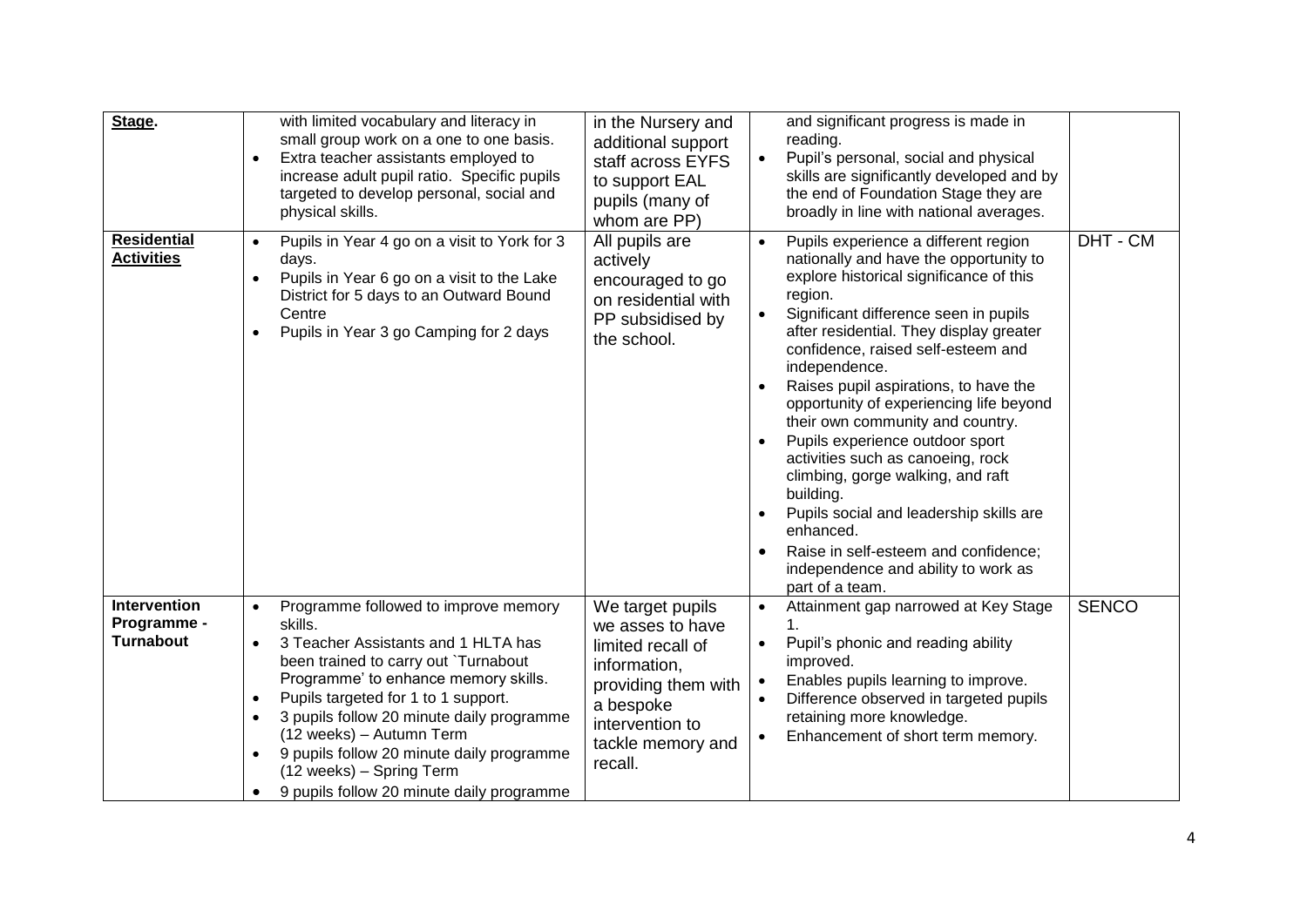|                                             |                                     | (12 weeks) - Summer Term                                                                                                                                                                                                                                                                                                                                                                                                                                                |                                                                                                                                                                               |                                                  |                                                                                                                                                                                                                                                                                                                                                                                                                                                                                                                                                                                                          |              |
|---------------------------------------------|-------------------------------------|-------------------------------------------------------------------------------------------------------------------------------------------------------------------------------------------------------------------------------------------------------------------------------------------------------------------------------------------------------------------------------------------------------------------------------------------------------------------------|-------------------------------------------------------------------------------------------------------------------------------------------------------------------------------|--------------------------------------------------|----------------------------------------------------------------------------------------------------------------------------------------------------------------------------------------------------------------------------------------------------------------------------------------------------------------------------------------------------------------------------------------------------------------------------------------------------------------------------------------------------------------------------------------------------------------------------------------------------------|--------------|
| Speech &<br>Language<br><b>Therapist</b>    | $\bullet$<br>$\bullet$<br>$\bullet$ | Speech and Language Therapist<br>employed 1 day a week.<br>Pupils targeted who need support in<br>Speech and Language.<br>Teaching Assistants trained to carry on<br>programme in school.                                                                                                                                                                                                                                                                               | We aim to<br>particularly target<br>children in EYFS to<br>provide early<br>intervention where<br>possible.                                                                   | $\bullet$                                        | Progress seen in 1 or more of the<br>following areas:-<br>Attention and listening skills<br>Turn taking skills<br>Vocabulary<br>Grammar<br>Sequencing<br>Speech sounds<br>Confidence                                                                                                                                                                                                                                                                                                                                                                                                                     | <b>SENCO</b> |
| <b>SENCO Teacher</b><br>+ Support<br>(HLTA) | $\bullet$<br>$\bullet$<br>$\bullet$ | Additional SENCO teacher employed to<br>work with SEN pupils and train teacher<br>assistants.<br>HLTA employed to work with targeted<br>pupils with the 'Turnabout programme'<br><b>SEN Support</b><br>Hire of gymnastic hall for pupils with<br>complex physical and social needs<br>Local swimming pool hired for pupils<br>$\overline{\phantom{a}}$<br>with complex learning needs<br>Listening Programme purchased to<br>improve concentration and memory<br>skills | We provide a<br>bespoke<br>programme<br>targeted at HNF<br>children, PP and<br>other children who<br>are identified as<br>having specific<br>physical and<br>emotional needs. | $\bullet$<br>$\bullet$<br>$\bullet$<br>$\bullet$ | TAs are better informed and equipped<br>to support pupils with specific learning<br>difficulties.<br>'Turnabout programme' increases pupil<br>concentration and memory to improve.<br>There is a significant impact of pupils<br>being able to access the curriculum.<br>Improved core strength, balance, fine<br>and gross motor skills. Pupil's co-<br>operation and engagement with adults<br>are improved.<br>Pupils learn to swim following<br>instruction, improved co-ordination and<br>gross motor skills<br>Improved pupil concentration, language<br>development and calming sensory<br>input. | <b>SENCO</b> |
| <b>Swimming</b><br>Lessons                  | $\bullet$<br>$\bullet$<br>$\bullet$ | Local swimming baths hired and 2<br>instructors hired 90 minutes/week<br>Teacher and Teaching Assistant employed<br>21/2 hours a week to give lessons.<br>15 pupils taking lessons - 11 of which<br>started as non-swimmers Year 6 gifted<br>swimmers trained to take part in national<br>championships.                                                                                                                                                                | To continue to<br>provide children<br>with life skills and<br>an opportunity to<br>compete in a safe<br>and encouraging<br>environment.                                       | $\bullet$<br>$\bullet$<br>$\bullet$              | 8 pupils entered for national<br>championship lessons.<br>Experience of competitive sport.<br>Pupil potential developed.                                                                                                                                                                                                                                                                                                                                                                                                                                                                                 | <b>SENCO</b> |
| <b>External</b>                             | $\bullet$                           | Year 4 Viking Workshop                                                                                                                                                                                                                                                                                                                                                                                                                                                  | To engage children                                                                                                                                                            | $\bullet$                                        | All children in the targeted year                                                                                                                                                                                                                                                                                                                                                                                                                                                                                                                                                                        | PGL's        |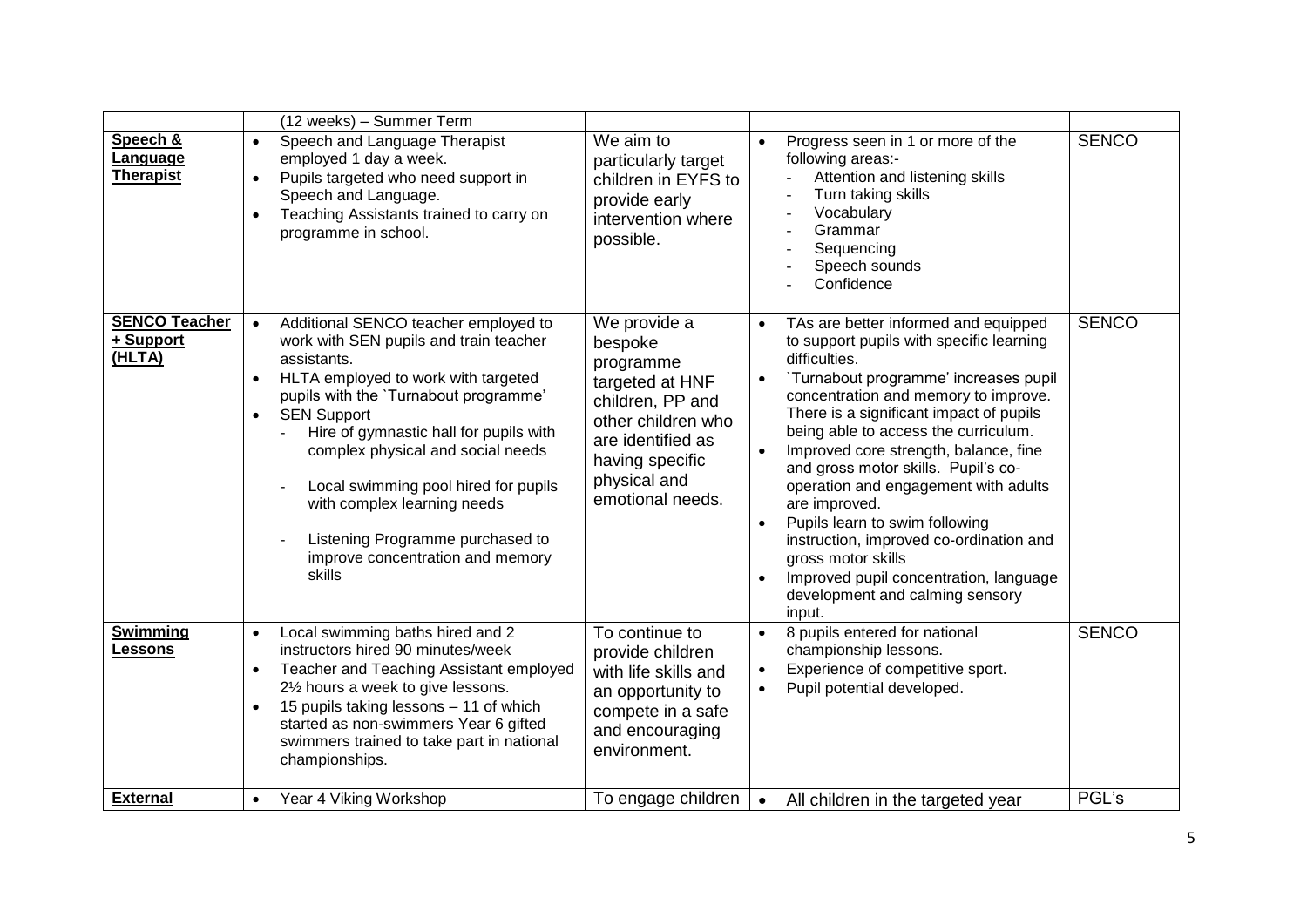| Workshops<br><b>Eastlea Gifted &amp;</b><br><b>Talented</b><br><b>Science Club</b> | Shakespeare Workshops from KS1 - Year<br>$\bullet$<br>6<br>Fizz Pop Science Workshops - Energy<br>$\bullet$<br>Mini- Beast Workshops - Nursery<br>$\bullet$<br>Y4-Y6 visit Eastlea Science Club weekly for a<br>club run by Eastlea Secondary Team | through a variety of<br>different stimuli<br>More able children<br>from Y4 onwards<br>start to experience<br>good transition,<br>having access to<br>Secondary Labs<br>and resources. | groups access high quality<br>workshops.<br>Children have interactive<br>$\bullet$<br>experiences in school<br>Children experience KS3/4 setting<br>$\bullet$<br>Children can access expertise of KS3/4<br>teacher<br>Standards in Science for these children<br>$\bullet$<br>improved<br>Some of these children study Science<br>at GCSE and A Level in the future | DHT - MS |
|------------------------------------------------------------------------------------|----------------------------------------------------------------------------------------------------------------------------------------------------------------------------------------------------------------------------------------------------|---------------------------------------------------------------------------------------------------------------------------------------------------------------------------------------|---------------------------------------------------------------------------------------------------------------------------------------------------------------------------------------------------------------------------------------------------------------------------------------------------------------------------------------------------------------------|----------|
| <b>Y6 Booster</b><br><b>Sessions</b>                                               | Y6 Teachers provided weekly booster<br>$\bullet$<br>sessions in grammar, reading and maths<br>to identified pupils who were not achieving<br>expected standard                                                                                     | Additional<br>interventions are<br>built into the school<br>day                                                                                                                       | Data is carefully analysed so that Y6<br>$\bullet$<br>pupils attain Y6 expectations in<br>Reading, Writing and Mathematics                                                                                                                                                                                                                                          |          |
| Cost of<br><b>Playworkers</b>                                                      | Additional playworkers employed to<br>$\bullet$<br>support playtime, lunchtime and after<br>school club.<br>Support identified children eg: LAC,<br>$\bullet$<br>Behaviour Support, Playground leaders                                             | Children,<br>particularly PP girls<br>are encouraged to<br>play more physical<br>games.                                                                                               | LAC - given extra opportunity to<br>$\bullet$<br>develop key life & social skills.<br>Playground Leaders - Support daily<br>and help with effectiveness of role.<br>Support children identified by Phase<br>$\bullet$<br>Group Leader and Behaviour support<br>during playtimes.                                                                                    |          |
| <b>Attendance</b><br>officer                                                       | Targeted children, especially those in the<br><b>PPG</b> list                                                                                                                                                                                      | Ensure attendance<br>of all children,<br>especially those in<br>the PPG, is in line<br>with national<br>expectation (96%)                                                             | Rapid identification of persistent<br>absentees and children with less than<br>expected attendance                                                                                                                                                                                                                                                                  |          |
| <b>Attendance</b><br><u>prizes</u>                                                 | Whole school                                                                                                                                                                                                                                       | Motivate children to<br>come to school<br>every day                                                                                                                                   | Children with 96% or more attendance<br>rates will be rewarded for their effort                                                                                                                                                                                                                                                                                     |          |